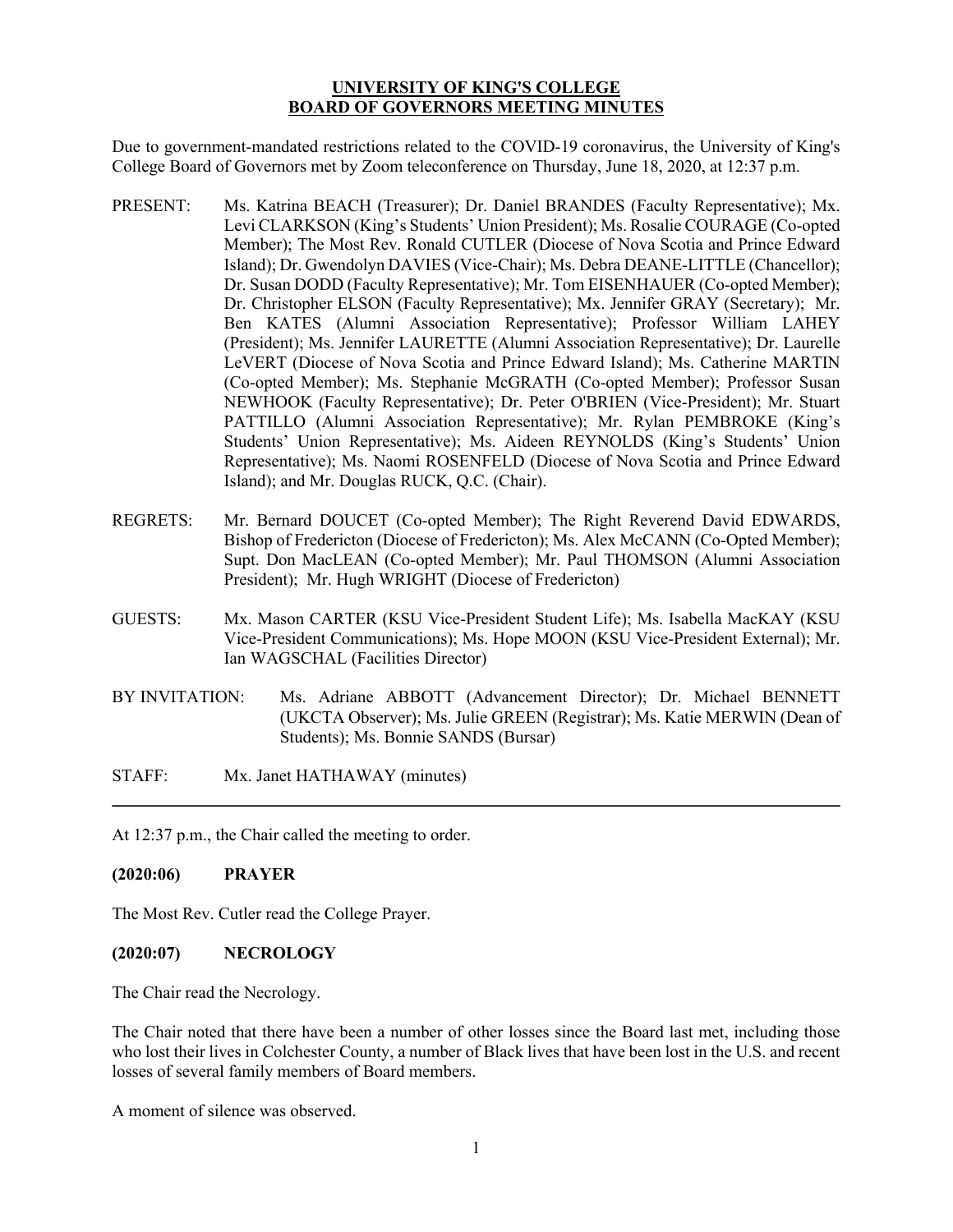# **(2020:08) EQUITY OFFICER**

The Chair introduced Ms. Tanisi Pooran, the Equity Officer who started work at King's in April.

Ms. Pooran advised she has been at King's for almost three months and has found King's to be a welcoming environment. She does equity work in workplaces and antiracism work as a facilitator. She noted that there had been some progressive work at King's in the past few years. Ms. Pooran indicated she has been doing program development, figuring ways to be adaptive in online environment and has been working closely with the Equity Committee and faculty departments, the President, the Vice-President, and Dean of Students in helping to create online content and resources for students, staff and faculty. She noted her community connections at Dalhousie and in Halifax. She also described efforts to prepare workshops to offer to the King's and Dalhousie community to support antiracism and decolonization efforts and equity and inaccessibility issues that may arise from the new online world of teaching during the fall semester (in collaboration with Jordan Roberts, the Sexualized Violence Prevention and Response Officer).

Board members asked Ms. Pooran how the Board could best support her in her role. Ms. Pooran responded that the Board can attend workshops and advise her of Board members' work in areas of equity so she can determine how best to support. The Chair urged her to ask him or any member of the Board if they could assist in areas of equity, diversity and inclusion.

# **(2020:09) CHAIR'S REMARKS**

The Chair indicated he had heard from many Board members in response to his email sent this morning about the length of Board meetings. The virtual world has demonstrated that it is difficult to sit in front of a monitor for hours and he will take it as an agreement that the Board should try to shorten its meetings.

The Chair noted that Board policy has always been to have closed meetings, but that minutes would be posted online along with the agenda. Yesterday, the Chair received a request from *The Watch* asking for access to meetings as an observer, which he denied in accordance with that policy. The Chair reported that he will have the Governance Committee look into the issue and come back to the Board with recommendations about how access by the public will function as King's moves forward.

The Chair noted that this was the last meeting for a number of Board members. The Chair thanked Ben Kates and Christopher Elson. The Chair noted that it was also the last meeting for Reverend Ron Cutler, Diocesan Bishop, who is retiring. The Chair thanked Reverend Cutler for his loyalty to King's. The Chair advised the departing members that they will receive a small token of appreciation from the University.

The Chair noted that a great deal has transpired since early March. At that time, the world was at the beginning of the COVID-19 pandemic. The racial tensions in America have affected Canada and around the globe. Some institutions have reacted well, others slowly. At this stage, King's now begins to chart a path forward in this new environment. Everyone needs to stand together as changes are being made.

The Chair asked the KSU President to deliver a presentation.

#### **(2020:10) ANTI-BLACK RACISM PRESENTATION**

The KSU President introduced KSU Executive members Hope Moon and Mason Carter. They noted that a week ago, the KSU sent out two letters of demands to the senior administration. These demands were formed by experiences of students at King's. They advised that in last week's Board Executive meeting, there were great discussions, but there were also gaps.

At 1 p.m., the Secretary arrived.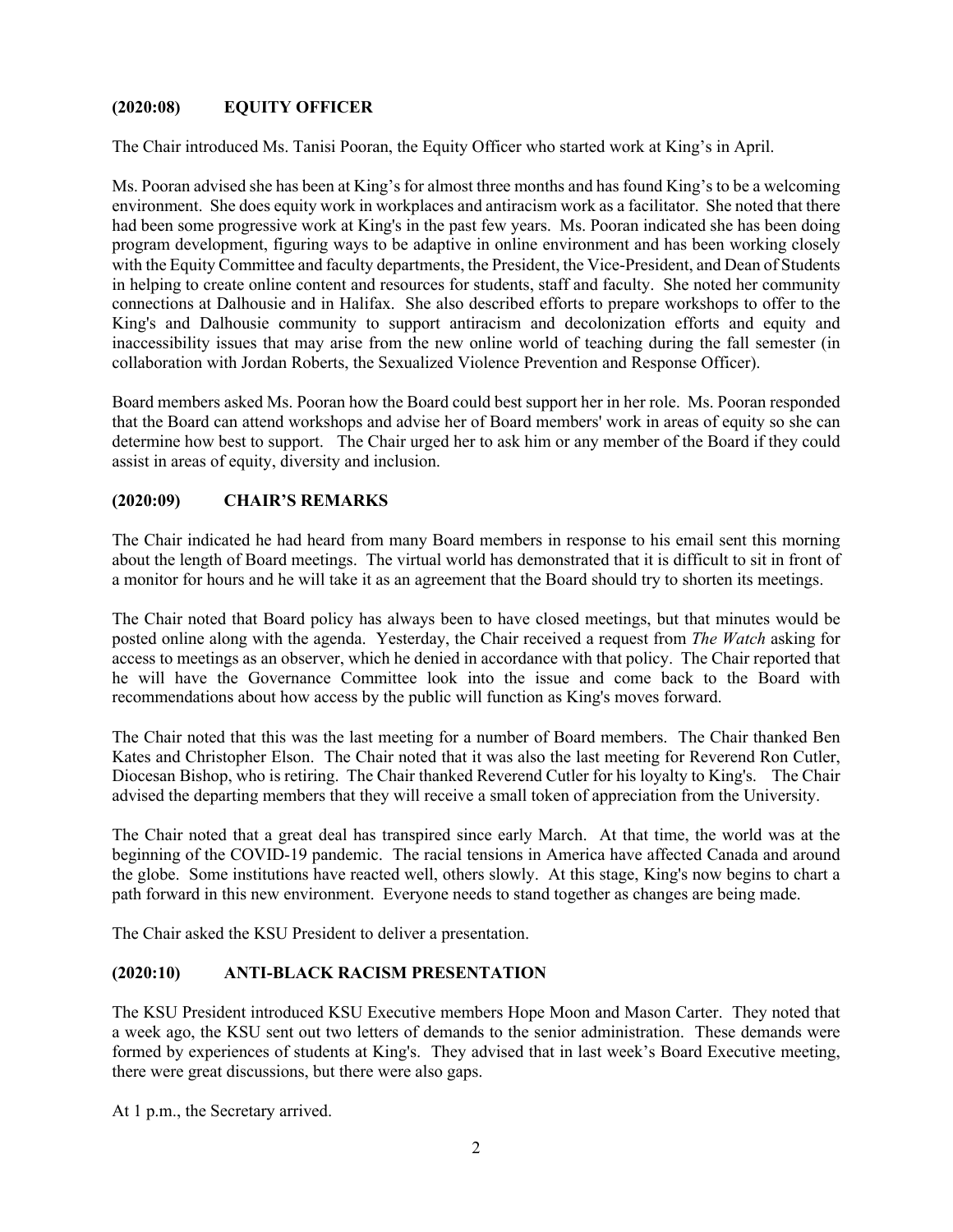KSU representatives spoke about the KSU's demands that King's develop an action plan for anti-Black racism, which must be a sustainable long-term plan. There is also a need for reparations to Black community groups. The KSU indicated that they had made a donation of \$100 and asked the University to similarly contribute. The KSU called on the University to create more bursaries to help Black students to attend King's and for further anti-racism training in the classroom. Many Black alumni have brought up incidents in the classroom, including in the Journalism School. KSU representatives noted that it is important that King's acknowledge this harm is happening and develop a plan to respond.

Board members thanked the KSU for the presentation and asked what the KSU sees as a priority in terms of action. KSU representatives noted the need to prioritize and address ongoing racism in the classroom.

Board members asked the President about his report to the Board Executive on June 11, which showed a clear intention to do better. The President noted that the issues that were raised have to be addressed at other levels of the College. This is a time and context when every board must ask itself what it can do to eradicate racism. The President noted his appreciation of the tone in which the documents were spoken to today – it is very constructive.

The President reminded the Board that the Board made advancing equity, diversity and inclusion a top priority for the President and therefore for the University. Last year, at the June Board meeting, the Board restructured the President's mandate to put even greater emphasis on equity, diversity and inclusion and gave the President the responsibility to identify what is being done. That review is advanced and has been assisted by Ms. Pooran. It will go to the Equity Committee and be discussed and considered there. The major issue identified in the report will be that King's needs an action plan - a strategy - to make sure actions are visible and coherent. A tremendous amount of effort is being made across the University - by students, by racialized students, by the administration, by faculty. Right now, it is a long list of actions. Efforts will be more effective if those actions are brought together as a comprehensive plan of action.

The President noted his strong agreement with more identified bursaries for Black students and advised that there are more than described by the KSU in its document. He indicated his agreement with supporting organizations in the Black community and in the Mi'kmaq community.

With respect to the Black community, King's Historical Inquiry into Slavery has led to a series of very forward-looking and optimistic conversations with groups in the Black community that have discussed reparations. The President advised that his takeaway is that what Black organizations want is partnership, which is more than attracting Black students to King's, but also King's making a contribution to building capacity in the Black community. The Journalism Noir project was very much about creating awareness of journalism and teaching skills to Black students in junior high and high school. That is the sort of collaboration he has been hearing that the Black community wants. Similarly, the Mi'kmaq community wants reconciliation - helping to build capacity in the Mi'kmaq community that helps them achieve what they want to achieve in their own community. The Eskasoni project was to have given journalism skills to students in the Mi'kmaq community.

In reference to the classroom efforts, the President noted that the faculty is doing a lot of training, having conversations, some of it around the great work Isabel Reynolds did on anti-oppression training. The President indicated he was encouraged by that work.

The President noted that in respect of a particular incident noted in the KSU's presentation, the individual in the School of Journalism now realizes their mistake, is fully aware that it is something they should not have done and is committed to not doing it again. That faculty member has since reached out to the student who raised the issue and having seen the email exchange between the professor and the student, which is full of mutual respect, the President indicated he was satisfied the matter was resolved.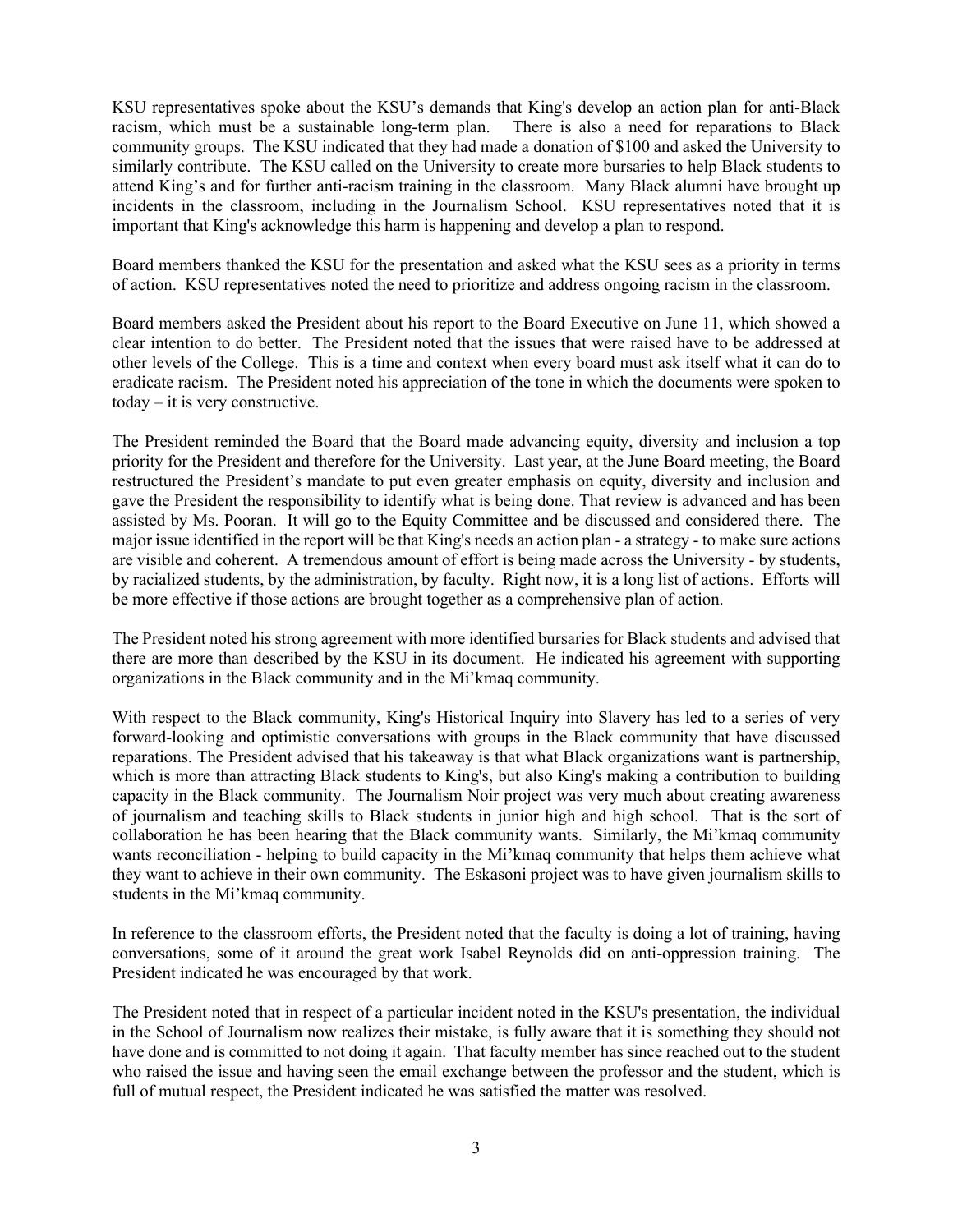Board members asked about the findings in the President's report to date. The President advised that there is an incredible volume of activity that has taken place in the past four years of great depth and weight. There is a tremendous amount of effort taking place. It is time to pull all this work together into an overarching framework – a plan of action, a strategy – to increase the visibility of that work.

Board members discussed with KSU representatives the different forms of training, including antioppression training.

The Chair emphasized the importance of this work and thanked the KSU Executive for bringing this forward.

# **(2020:11) CONSENT AGENDA**

A Consent Agenda addressing the following matters was circulated:

- a) Approval of Minutes of March 26, 2020
- b) Alumni Report
- c) Advancement Director's Report
- d) Advancement Committee Report
- e) Campus Planning Committee Report
- f) Investment Committee Report
- g) Registrar's Report
- h) Bursar's Report
- i) Dates for Meetings of the Board of Governors and Board Executive Committee for 2020-2021

Board members asked what the cost would be and what work would be required to become a signatory to the UN Principles for Responsible Investment. Mr. Eisenhauer, as Chair of the Investment Committee noted that it is a nontrivial endeavour and there is cost involved in it. He noted that King's may be able to get the benefits of following the Principles generally, without the cost and administration involved.

#### **MOTION: (Gray/McGrath) that the Consent Agenda be approved. CARRIED.**

#### **(2020:12) BUSINESS/DECISION ITEMS**

The Treasurer introduced the financial statements and noted that the Bursar and her team did an exceptional job this year. King's met with KPMG auditors and this is the cleanest audit the University has had. There were no internal control issues, which is important when everyone is working at home. The auditors want to know that working from home has not jeopardized internal controls. The auditors also commended the Bursar and her team. The auditor's opinion is clean. The Treasurer noted that that is where the Board wants the University to be.

#### **a) 2019-2020 Financial Statements**

#### **i. Draft Audited Financial Statements 2019-2020**

The Bursar noted that Jackie Digout, the Director of Finance, single-handedly managed the audit this year while the Bursar was focused on the budget.

The Bursar showed the statement of operations and noted that while it looks like King's has a deficit of \$303,689 for the year - that is just at a point in time. There is a \$1.165 million negative adjustment related to the market value of investments. The surplus this year was actually \$861,000 once that adjustment is excluded. The unrestricted operating fund had a "surplus" of \$1.434 million as compared to \$1.135 million in the previous year.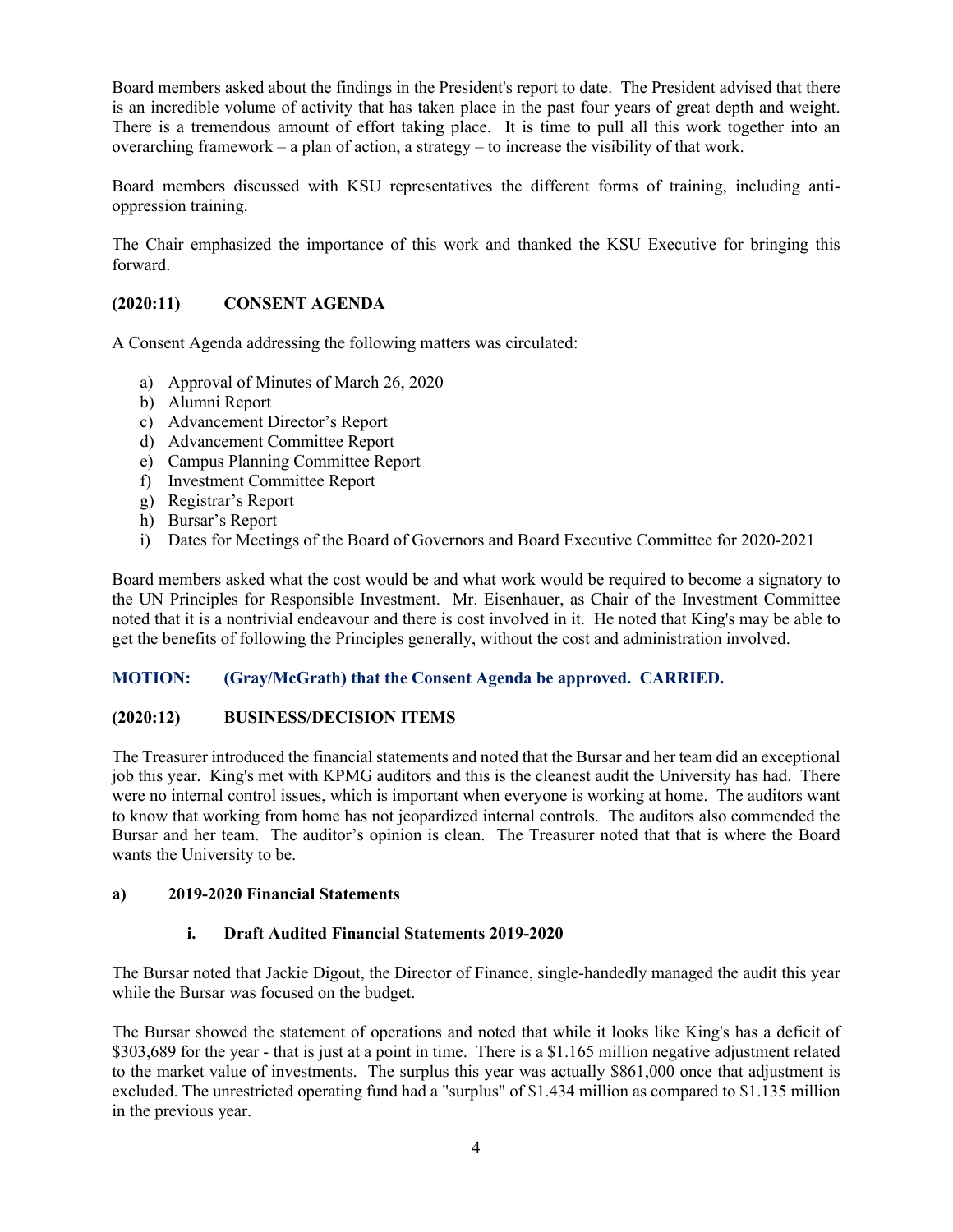At year-end, University investments were valued at market value. Due to market declines caused by the pandemic, there was a \$2.2 million reduction.

Under liabilities, the Bursar noted that she negotiated with Royal Bank to defer principal payments on long term debt to assist us with cash flow through the next year.

On the internally restricted operating fund, the book value is over \$10,000,000.

## **ii. Management Discussion and Analysis (MD&A)**

The Bursar noted that the Management Discussion & Analysis is a narrative that explains the year-overyear changes in the financial statements. King's budgeted a cash surplus of \$155,000. \$874,000 was the actual cash surplus.

### **iv. Resolution to Approve 2019-2020 Audited Financial Statements**

The Bursar mentioned certain notes in the audited financial statements:

- § A commitment noted that the University has committed to \$5,000,000 for the Tri-Bay restoration
- § A risk management note that relates to the COVID-19 pandemic
- § A subsequent event note that talks about the financing obtained from RBC on the bridge financing for the Tri-Bays and that the University has increased its operating line of credit limit

### **MOTION: (Beach/Davies) that the Board of Governors hereby approves the University of King's College audited financial statements for the year ending March 31, 2020. CARRIED.**

# **iii. Accountability Report Framework for Investing Internally Restricted Funds**

The Bursar provided an Accountability Report to the Board on the use of the internally restricted funds previously approved by the Board.

# **b) 2020-2021 Enrolment and Residence Occupancy**

The Registrar referred to the enrolment scenarios in the Board meeting package. She noted that the bestcase enrolment scenario is a total headcount of 889, a small surplus budget, and first-year class of 225 with a FYP class of 195. The middle-case scenario is a total headcount of 739, a deficit of \$1,700,000, a firstyear class of 175 with a FYP class of 147. The worst-case scenario is a total headcount 467, a deficit of \$4,000,000, a first-year class of 159 with a FYP class of 132.

The Registrar reported that these scenarios were developed as a way to mitigate the risk. The University has worked to engage the applicant pool. On Monday, June 15, registration opened for the first-year cohort, and King's is 15% above where the University was at this time last year. King's has a robust continued engagement plan for students over the summer, so the University is on track to fall in line with the middle case scenario for enrolment. There was an uptick in academic advising over the last week as students are looking forward to the fall semester. King's is close to hitting the provisional budget numbers enrolmentwise.

The Dean of Students spoke to the residence scenario and noted that much has changed since last week, when this was presented to the Executive, and even during this meeting. The University was working through a number of scenarios for residence, ranging from residence being closed, to 106 students in residence, to a middle number of 52 students. There is now a plan to move forward with residence operations reduced only by 50%. King's is likely to see a higher number of withdrawals due to the level of uncertainty. The University will continue to adapt, with the goal to be flexible and meet students' needs in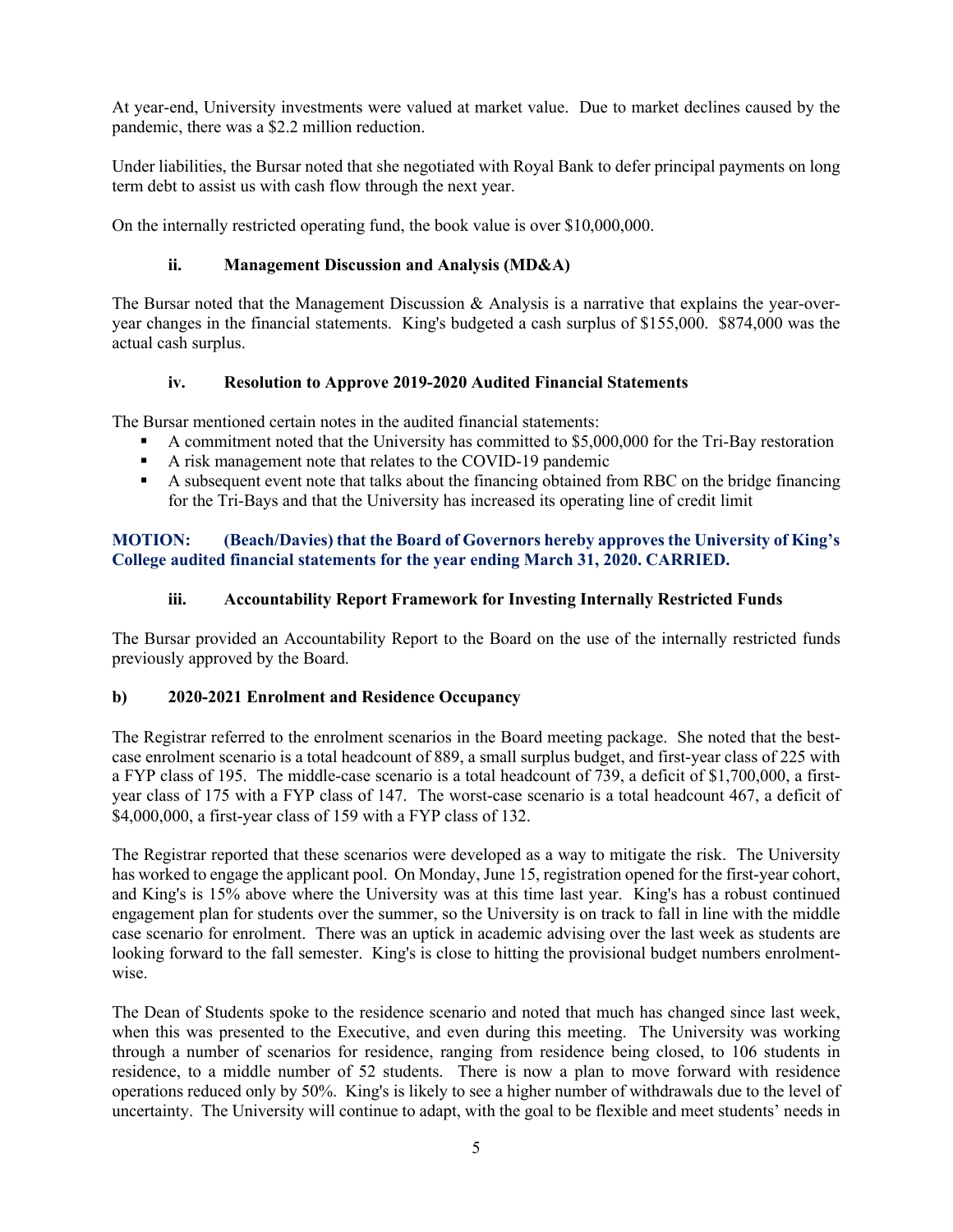the best way. Some of the bathroom ratios are due to being able to care for students if they get sick. There has been work about building community for students who do not live in residence, and training for residence staff. The Dean of Students noted that she was excited about the possibility of having so many students on campus and is planning to send a communication to students and their parents shortly.

Board members expressed happiness at the increase of the possible number of students on campus and asked about safety plans.

The Chair agreed with the Dean of Students' comments about the positive development that groups of 10 can gather.

# **c) 2020-2021 Operating Budget**

### **i. Tuition, Ancillary & Auxiliary Fee Increases for 2020-2021**

The Bursar reported that she and the President consulted with the KSU Executive on this in February. She summarized all the proposed changes in the budget:

Tuition and International Differential

- Arts and Science tuition rates: 3% increase (approved by the Dalhousie Board of Governors in May 2020)
- Journalism tuition rates (4-year BJH, 1-year BJ, MJ): 1% increase (approved Dec. 5, 2019)
- Master of Fine Arts (MFA): 2% increase (3% increase since inception)
- International differential (approved by the Dalhousie Board of Governors in April 2019)
	- $\circ$  New students (Fall 2019 or later): 3% increase plus \$1,473 (16% overall) (\$13,077)
		- o Existing students (earlier than Fall 2019): 3% increase (\$10,089)

Ancillary and Auxiliary Fees

- College fee: 0% increase (flat since 2016-17); due to pandemic, will assess later if will be charged
- Administration fee: 0% increase (flat since 2016-17)
- Facility renewal fee: 0% increase (flat since 2016-17)
	- o Combined fee King's portion and Dalhousie portion (currently 50% of Dalhousie's fee)
	- o Conversations ongoing with Dalhousie regarding modest reduction to the 50% fee
	- o Dalhousie facility renewal fee 0% increase (approved by Dalhousie Board of Governors in May 2020)
- § Athletic fee: will not be charged in 2020-21 due to anticipated closure of gym
	- o Combined fee: King's portion and Dalhousie portion (currently 2/3 of Dalplex fee)
	- $\circ$  Conversations ongoing with Dalhousie regarding a modest reduction to the 2/3 fee
	- o Dalplex fee: 0% increase, waived for fall (approved by the Dalhousie Board of Governors in May 2020), winter unknown
- **•** FYP course fee: 0% increase (flat since 2016-17)
- MFA mentor fee: 2% increase (estimated CPI increase)
- Residence room rates: 0% increase (flat since 2016-17)
- E Meal plan fees: 1.86% increase (CPI increase of  $2.2%$  + minimum wage impact of 0.6%, offset by 2 fewer board days in residence – 217 versus 219)
- Dalhousie fees charged directly to King's students:
	- $\circ$  Dalhousie health service fee (all semesters): 0% increase (approved by the Dalhousie Board of Governors in May 2020)
	- $\circ$  Dalhousie fitness facility renewal fee: 0% increase, waived for fall (approved by the Dalhousie Board of Governors in May 2020), winter unknown
	- o Bus pass (i.e., UPass) fee: 1.5% increase (based on contract with Halifax Transit)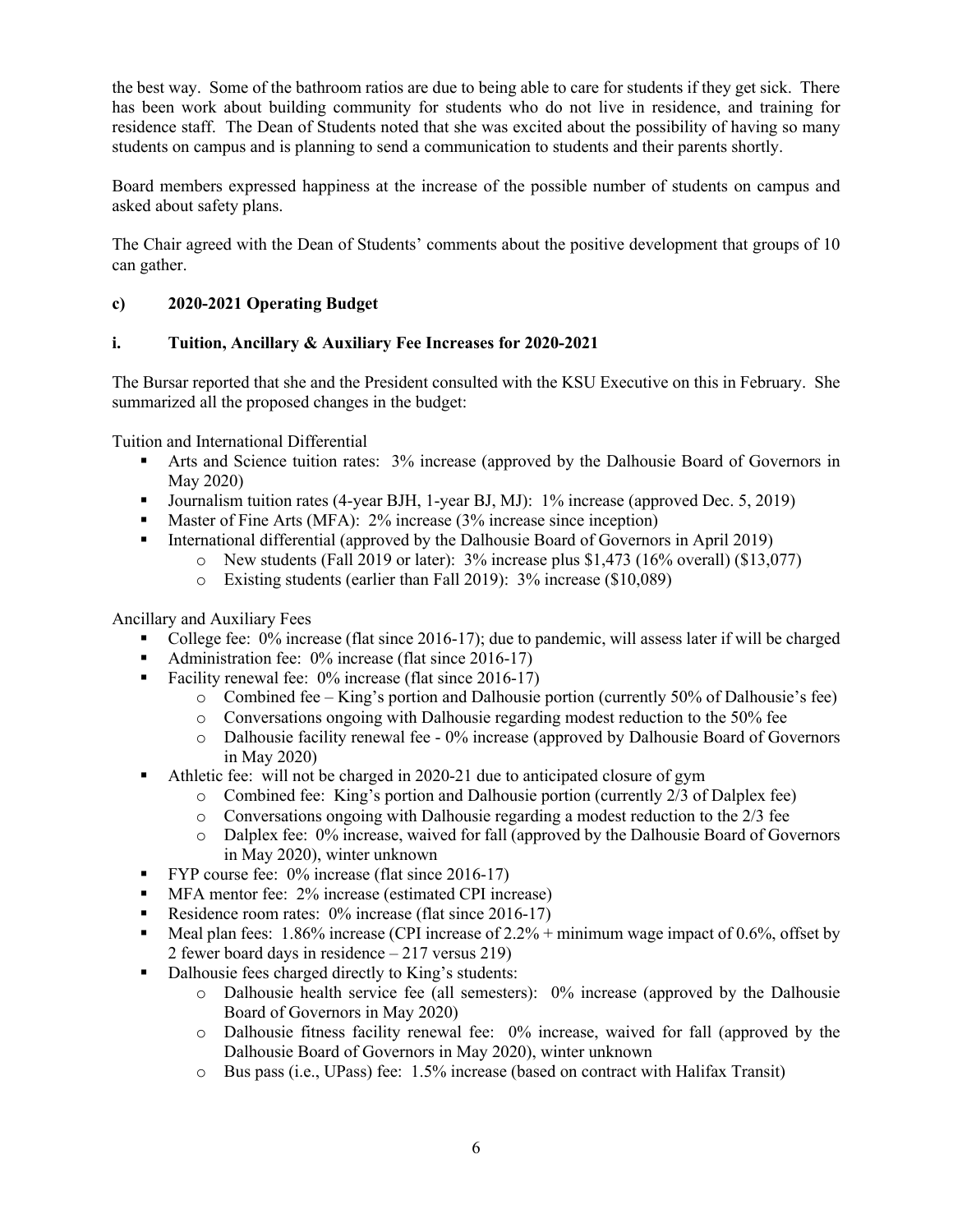Board members noted that in the current context, it was important to see that the University will be holding many of these fees flat or are not charging fees. However in respect of tuition increases, several Board members noted the lack of a similar experience that students will have this year and the barriers that high tuition will present to students from diverse backgrounds.

# **ii. 2020-2021 Operating Budget PowerPoint Presentation**

The Bursar referred to the budget as "unlike any other". There was a considerable amount of uncertainty around fall enrolment and residence occupancy – traditional enrolment projection models are not useful during a pandemic. There is the impact of public health directives, travel restrictions, and online teaching. If there is a significant drop in enrolment, it will put King's back into financial distress, despite the recent increase in the grant and return to stability.

The Bursar noted the cascading impact – a reduction in enrolment in the coming year will undoubtedly have a multi-year impact. She indicated the University is expecting a significant decline in revenues and unique increases in costs. Revenue from residences will be reduced under all realistic scenarios. The budget includes a 52-bed occupancy, whereas the University is now hoping for a 102-bed occupancy. The pre-COVID-19 budget presented to the Board Executive in March had a modest surplus of \$55,000.

The Bursar discussed the COVID-19 impacts. Some could be characterized as "positive": deferral of principal repayments on debt; expecting some reductions in spending due to travel; salaries and benefits savings based on postponement of faculty hires and summer employment. Some were negative budget adjustments: the enrolment impact on tuition and fees, residence impact, and COVID-19 Emergency Response Fund.

The University expects \$3,228,000 unfavourable change in revenue in the following areas:

- Tuition and fees: 17% decrease
- Residence fees: 81% decrease
- Investment income impacted by market turmoil: 8% decrease
- § Conference services: 98% decrease because conferences could not be held on campus due to physical distancing

The University expects an expense variance that is \$730,000 favorable:

- Allotment to Dalhousie: 4% decrease
- Facilities management: 6% decrease
- Athletics: 15% decrease
- Conference services: 70% decrease
- Debt repayment: 77% decrease
- Reserve funds approved in budget: 76% reduction
- Use of prior year surplus to reduce deficit: increase of \$231,000 (new)

The Bursar described the COVID-19 emergency response fund of \$500,000 to cover:

- Academic planning to reconfigure the curriculum, hardware, audio-visual expenditures
- General campus safety, PPE, additional sanitation costs
- Residence: minor renovations for safety measures, PPE for students
- **•** Recruitment: online marketing to make prospective students aware of the unique advantages of King's

Unallocated anticipated reductions in spending: \$721,000:

- The gym many be closed
- Ability to travel may be restricted
- Varsity sports may be cancelled
- § Casual employment may be reduced if facilities are closed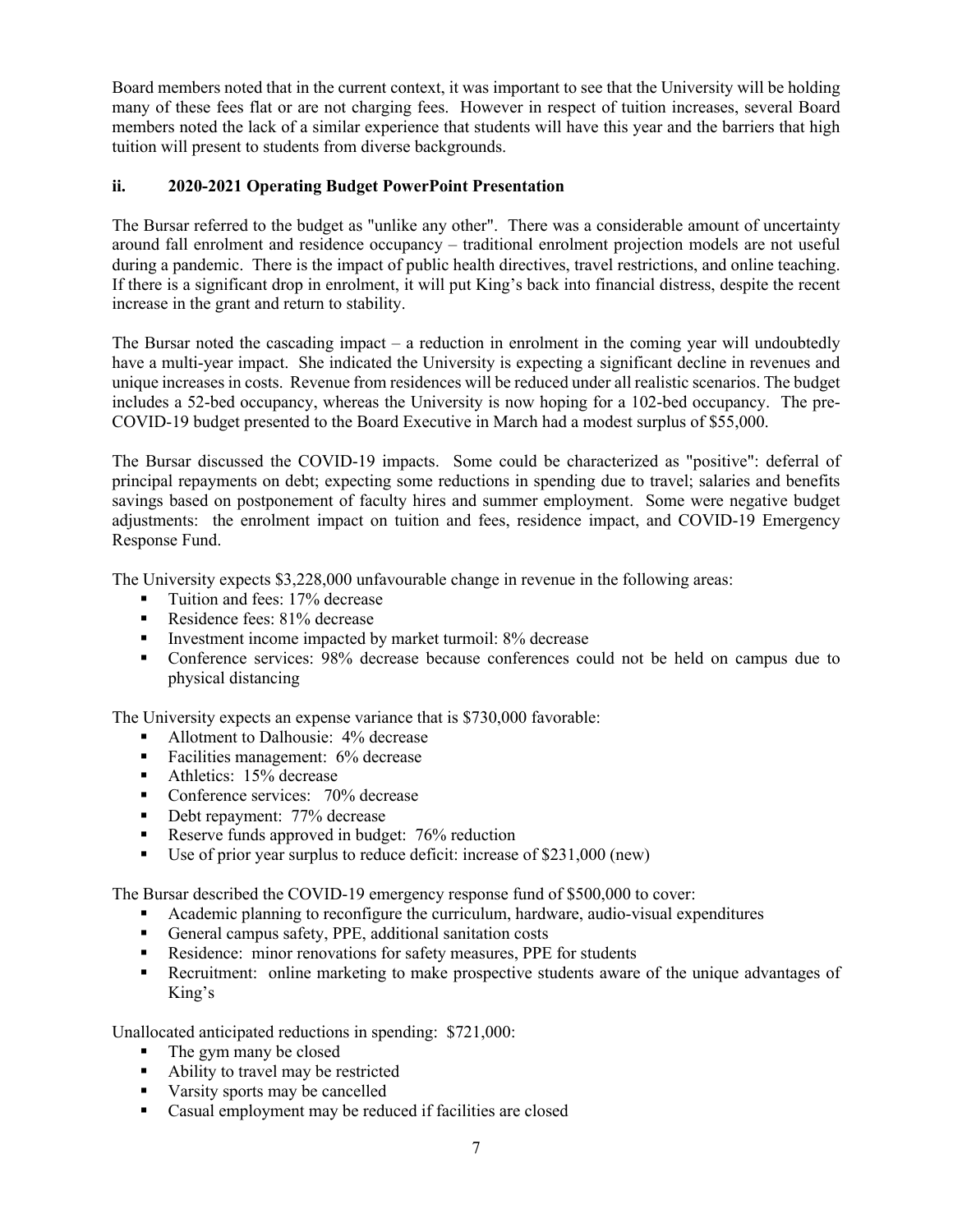The impact on future years in having a low FYP class this coming year will lead to projected operating deficits from 2020-2021 to 2023-2024.

Board members asked about the timing of release of the Budget to the public. The Bursar noted that it would be posted the day following approval by the Board.

#### **iii. 2020-2021 Operating Budget and Schedules**

#### **iv. Resolutions Regarding 2020-2021 Operating Budget**

### **MOTION: (Lahey/Beach) that the Board of Governors hereby approves the proposed tuition and student fee increases for 2020-2021 as presented.**

In discussion, the President commented that the budget comes to the Board through the Bursar, but ultimately, it is the President who is accountable. He noted his struggle with recommending an increase in tuition. However, he indicated that the Board must think very carefully about keeping Arts and Science tuition equal to Dalhousie's. These programs are essentially Dalhousie programs. King's is relying on Dalhousie and collaborating with Dalhousie. To not have King's tuition at the same level as Dalhousie would be interpreted as an adverse move by King's because of the opportunity for students to enrol at King's instead of at Dalhousie.

Board members spoke of challenges faced by students in respect of tuition increases, in particular, international students and their well-being.

#### **CARRIED, with three contrary.**

### **MOTION: (Beach/Rosenfeld) that the Board hereby approves the University of King's College operating budget for the 2020-2021 fiscal year. CARRIED.**

The Treasurer thanked the Bursar, the senior leadership team and the students for raising issues.

At 2:56 p.m., Mr. Eisenhauer left the meeting.

After discussion on timing at 3:00 p.m., the Chair called for a 10-minute break.

At 3:11 p.m., the meeting resumed.

#### **e) Report from the Vice-President Renewal Committee**

The President advised that he was chair of the committee that asked the community whether they were in favour of extending the term of Peter O'Brien as Vice-President. He noted that they were unable to prevail on Dr. O'Brien to express interest in a longer reappointment. The limited input received by the committee was positive. The President reported that Dr. O'Brien is highly respected for his listening skills, his patience, his endurance, his advice on all kinds of matters. Dr. O'Brien has enabled and coordinated an exceptional level of collaboration among academic programs and academic leaders and the administration and offices of the University.

### **MOTION: (Lahey/Davies) that the term of the Vice-President, Dr. Peter O'Brien, be extended by one year, from July 1, 2020, to June 30, 2021. CARRIED.**

### **(2020:13) PRESIDENT'S PERSONNEL RECOMMENDATIONS**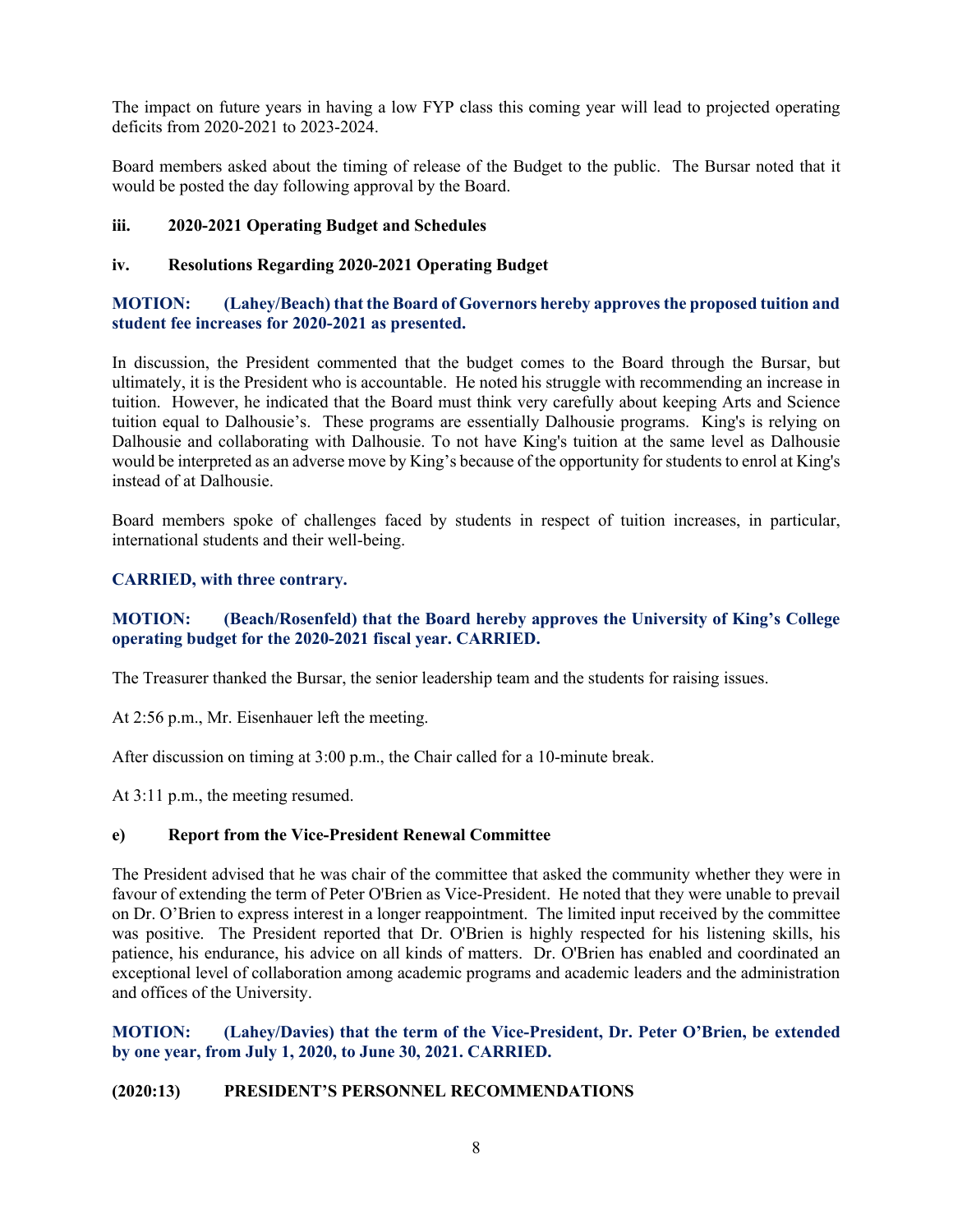The President referred to his document listing appointments and reappointments that was circulated separately from the meeting package.

### **MOTION: (Lahey/Courage) that the Board of Governors approve the appointments and reappointments as provided. CARRIED**

At 3:17 p.m., the Vice-President rejoined the meeting.

The President noted that two sabbaticals have been requested to be deferred.

#### **MOTION: (Lahey/Beach) that the requests for sabbatical deferrals as provided be approved by the Board. CARRIED.**

The President noted that Dr. Sylvia Hamilton will retire at the end of the month. He acknowledged Sylvia's contributions to students and her importance to the African Nova Scotia community in this Province and beyond. The President proposed a motion of gratitude, of recognition, and best wishes from the Board.

### **MOTION: (Lahey/Newhook) that the Board of Governors express its gratitude, recognition and best wishes to Dr. Sylvia Hamilton on her retirement from teaching at the University of King's College. CARRIED.**

The President advised that Ms. Joanna Sheridan, a mid-2000s alumna, has been appointed Assistant to the Vice-President and Academic Projects Coordinator, effective July 6, 2020.

#### **d) Establishment of a Second Enhanced Voluntary Retirement Program (EVRP)**

The Bursar reviewed the background of the first Enhanced Voluntary Retirement Program that was established in March 2017. At that time, 10 faculty members qualified. The objectives were faculty renewal and diversification. There was a two-year time frame for eligibility. Three faculty members signed up and all three chose a 50% two-year post-retirement contract. \$72,000 was spent on the first program, so there was \$428,000 remaining from the first program.

The University is proposing a second EVRP. In five years, there will be 22 faculty members eligible for retirement. The proposed timeframe is five years. The anticipated cost of this program, assuming 30% of the eligible faculty members take it up, could be \$300,000. If all signed up, the cost could be \$1,000,000. This was discussed with Faculty in March, at the Finance, Audit and Risk Committee (FAR) in February and June and also at the March and June Executive meeting of the Board. FAR recommended seeking advice on how to structure the program, so McInnes Cooper was consulted. The recommended course of action was as described in the meeting package. The \$428,000 remaining would allow for eight or nine faculty members retire.

**MOTION: (Beach/Courage) that the Board hereby grants approval for the University of King's College to proceed with the development of a second Enhanced Voluntary Retirement Program (EVRP) along the lines described in the accompanying documentation.**

**Be it further resolved that the Board approves the use of the funds remaining from the first EVRP program to finance a second EVRP program.**

#### **CARRIED.**

**f) Response to Studies by Academica on Recruitment**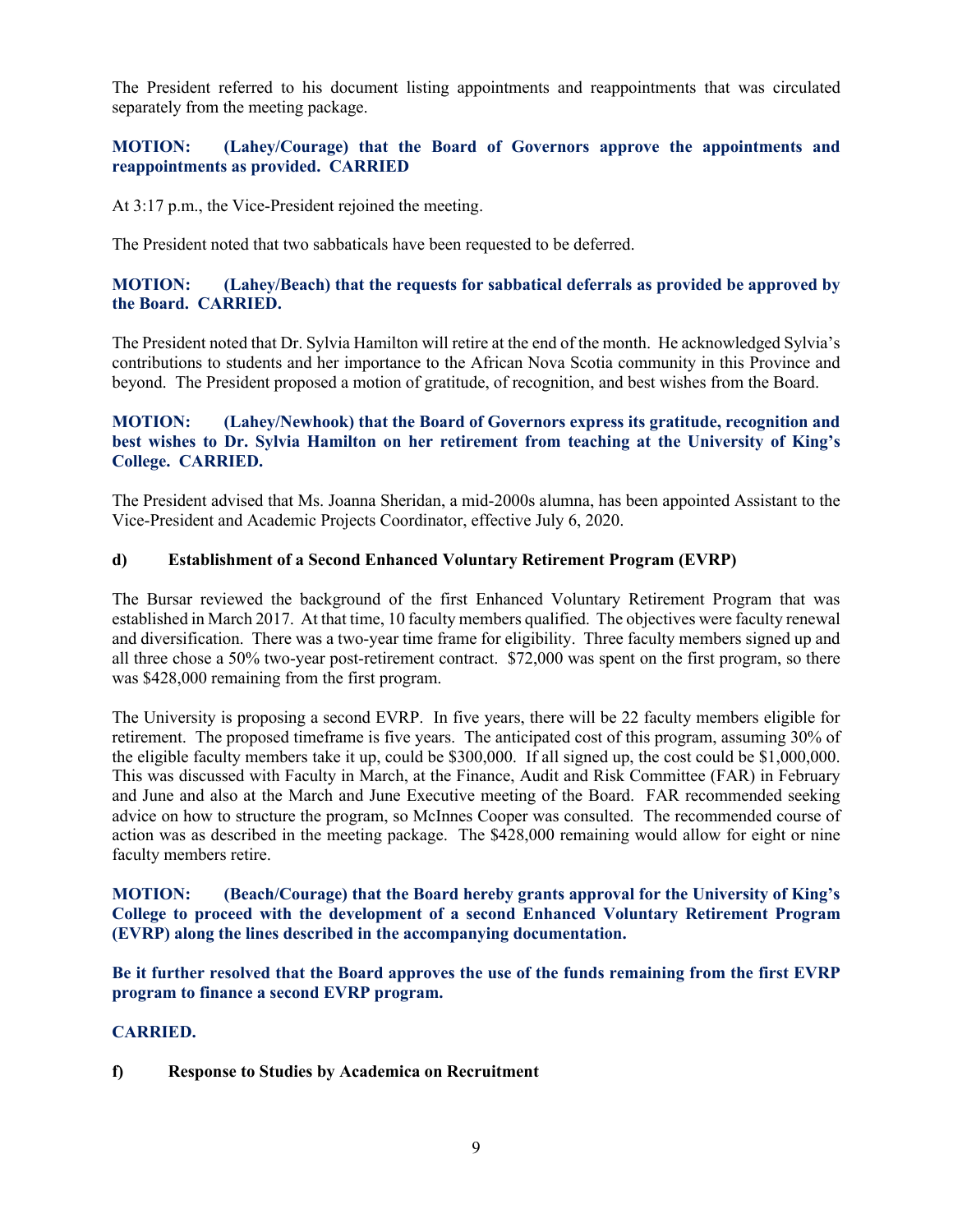The Registrar presented "Academica Findings: Results and Implementation". After the Board approved investment in the Academica work, studies began in November 2019 and ran until January 2020. Consultations in the community were disrupted by COVID-19, but they were able to continue to consult with faculty and the senior leadership team.

The key findings from Academica were the following:

- FYP: The most common impression of the Foundation Year Program was that it is a remedial program designed to prepare students for university-level courses. Guidance counsellors say students focus on the brand name and status of an institution rather than "fit". Eyes are on the "prize" rather than the journey - students are focused on what institution will get them a good job where they can be successful and make money. Parents seem to put pressure on students; they are receiving messaging around success from parents.
- In terms of the reputational study: King's is not particularly well known in the GTA, but Dalhousie is also not known for humanities, which is expected.
- Concerning the University of King's College and Dalhousie University partnership, for around half of respondents overall, knowing about the Dalhousie partnership made King's more appealing. The most appealing benefits of the Dalhousie partnership were that students receive a joint degree as well as the ability to take classes at Dalhousie.
- The most important recommendation is that King's needs to get better at telling a compelling King's story, using proof stories from Alumni, current students, and faculty. It is worth highlighting that in response to COVID-19 over the past few months, the University has stayed close to this recommendation.

The Registrar presented the improved messaging: "Exceptional Beginnings. Exceptional Futures". That is the thesis statement that King's is working on improving in all communications. The University has also made substantial improvements to scholarships and bursaries and ease of access to them.

Board members asked about the costs of the studies and how much of the advice is general marketing advice and how much of it is specific to King's and its students. The Registrar advised the cost was about \$100,000 for the studies. With respect to the nature of the advice, the Registrar noted that the advice is very specific to King's. It consisted of data collection, interviews with guidance counsellors, prospective students and parents, a survey of applicant pool, and interviews within the community.

The Advancement Director noted that the studies also included Alumni and Alumni outcomes, and questions to external groups like guidance counsellors were specific to King's.

Board members asked if the one-year Bachelor of Journalism program was part of the study. The Registrar said it was not. On hearing that it was not, it was noted that it should be.

Board members asked about the availability of race-based data. It would be useful to have race-based data to see how Black alumni were doing.

Concern was expressed about the impression that FYP is a remedial program.

# **g) University Safety Policy**

At 3:45 p.m., Ian Wagschal, Safety Coordinator and Director of Facilities Management, joined the meeting to speak about the development of the draft University Safety Policy, mandated by the Nova Scotia *Occupational Health and Safety Act*.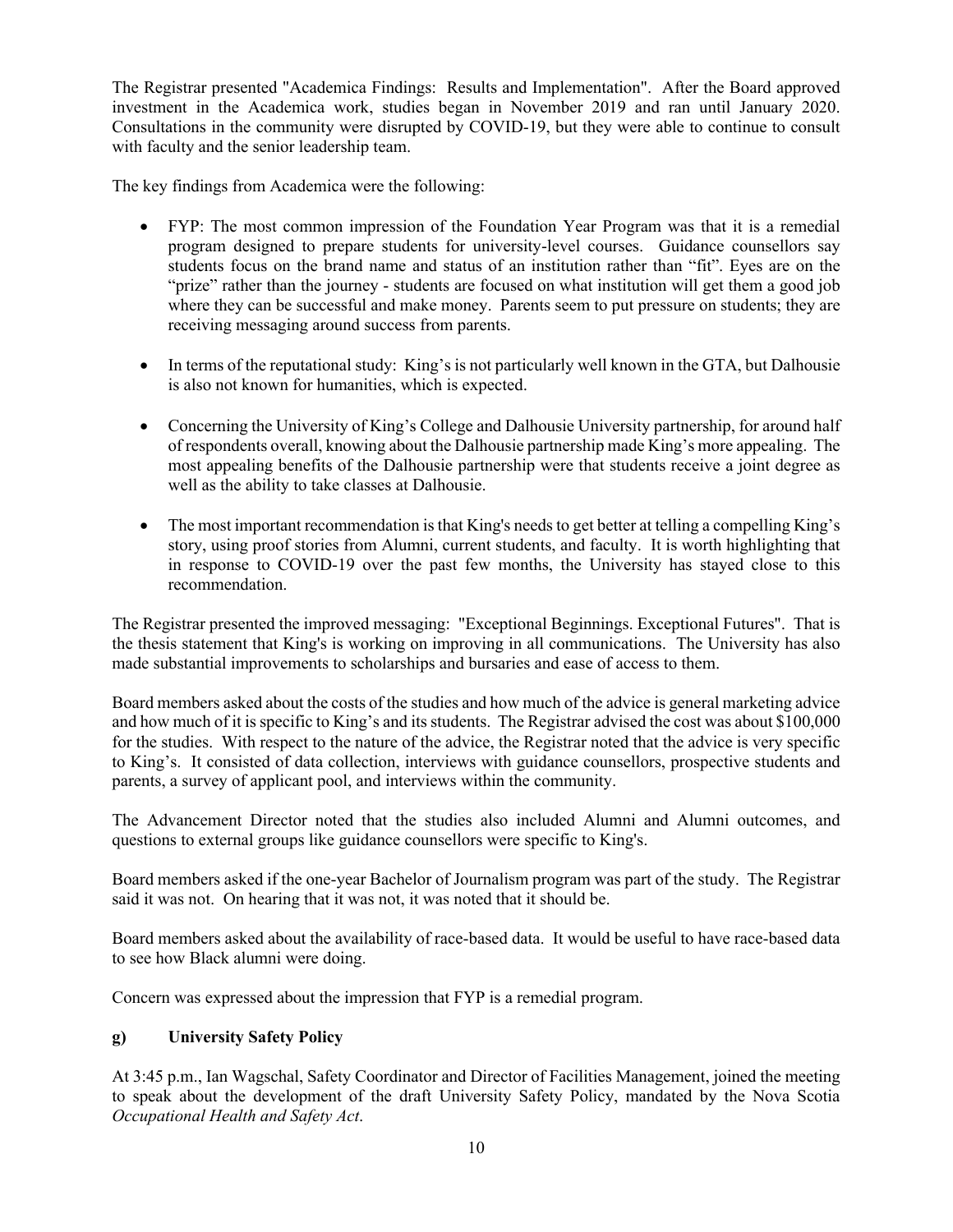He advised that any institution with more than five employees must have a safety policy that answers three questions:

- the reasons for the employer's commitment to health and safety;
- a commitment to cooperate with employees; and
- the safety responsibilities of the employer, supervisors, and other employees.

The Chair noted that the last time the Board discussed this was pre-COVID-19. Mr. Wagschal advised that there are currently 23 safety plans for COVID-19.

### **MOTION: (Chapman/Gray) that the Board of Governors approve the University Safety Policy as tabled. CARRIED.**

#### **h) Amendments to the Privacy Statement**

The Bursar presented the University of King's College Privacy Statement. King's is a public body subject to the provisions of the Nova Scotia *Freedom of Information and Protection of Privacy Act* (FOIPOP) and *Personal Information International Disclosure Protection Act* (PIIDPA). The Bursar advised that in 2013, Vice-President Kim Kierans worked with privacy lawyer David Fraser at McInnes Cooper to develop a privacy policy. The document has been updated to remove redundancies and to add paragraph 12, which relates to Dalhousie. Dalhousie is the IT provider for King's and by virtue of that; they have access to information of King's members. King's and Dalhousie have joint programs, so access to information is shared.

#### **MOTION: (Davies/Lahey) that the Privacy policy amendments be accepted. CARRIED**

### **(2020:14) GOVERNANCE, HUMAN RESOURCES AND NOMINATING COMMITTEE CHAIR'S REPORT**

The Secretary, as Chair of the Governance, Human Resources and Nominating Committee (GHRNC), presented the GHRNC report.

Key appointments in the past year included:

Board and Officer Appointments

- Dr. Gwen Davies was approved as Vice-Chair
- In addition to normal faculty and student membership renewal on the Board, Ms. Naomi Rosenfeld was approved by the Bishop of Nova Scotia as the Diocesan representative for Nova Scotia and appointed to the GHRNC.

Committee Chairs

- § Ms. Rosalie Courage was appointed as Chair of the Advancement Committee
- Mr. Hugh Wright was appointed as Chair of the Campus Planning Committee
- § Mr. Tom Eisenhauer replaced Mr. Peter Conrod as Chair of the Investment Committee
- Dr. Dorota Glowacka will be reappointed as Chair of the Equity Committee

Executive Committee

Following discussion with the Chair, it was determined that the Executive would benefit from further participation from Committee Chairs. Mr. Hugh Wright (Chair of Campus Planning) and Ms. Rosalie Courage (Chair of Advancement) were thereafter appointed.

The Secretary noted that several vacant positions remain on Committees and replacements for these and potential Board departures will be investigated over the summer, in particular, for FAR.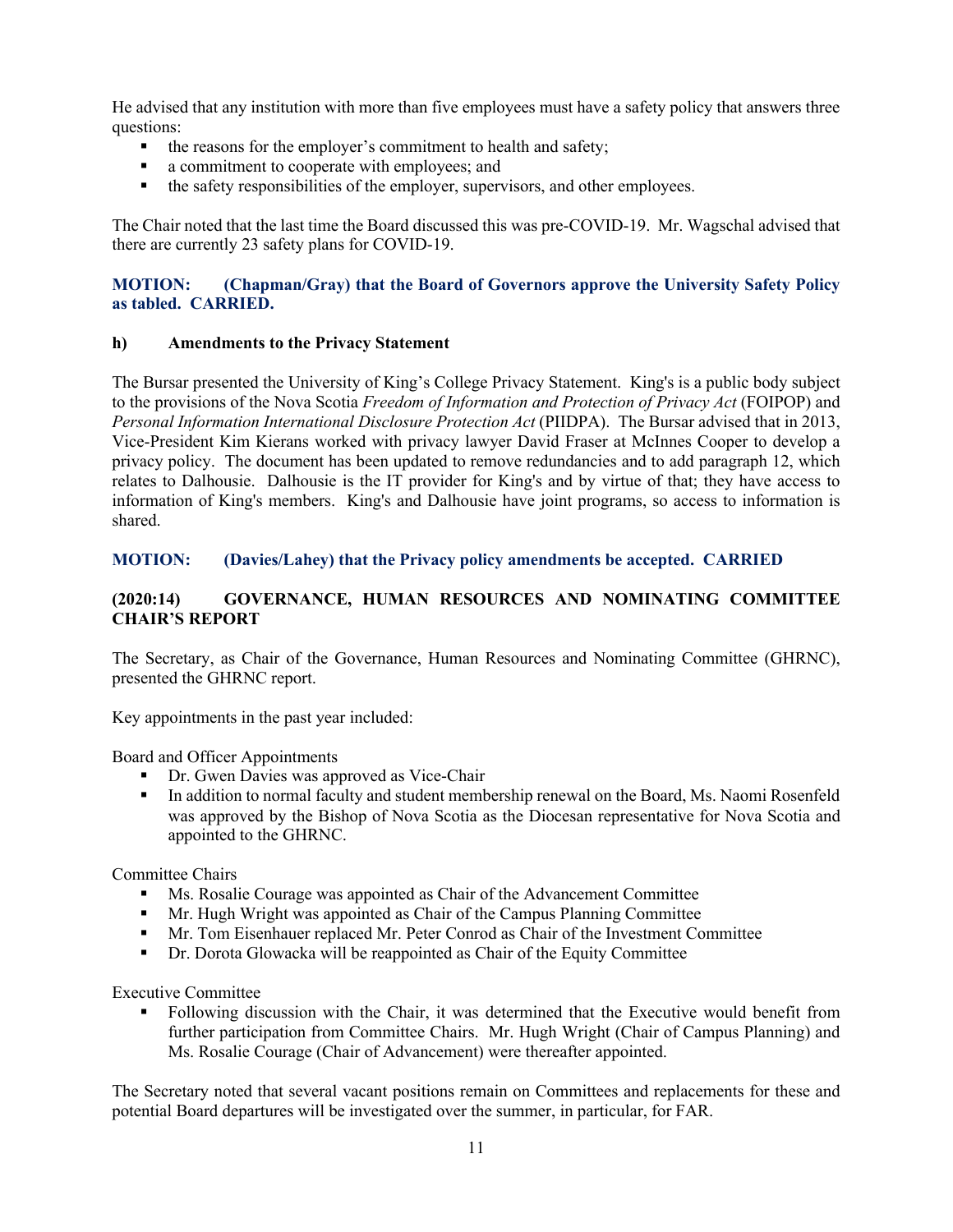At present, nominations continue to occur through "word of mouth" and individual community outreach. It is recognized that other methods, such as advertisement, may be required to fill future Committee and Board positions.

The Secretary then presented the Annual Meeting Resolutions

### **Confirmation of Committees of the Board and Chairs (where required)**

### **MOTION: (Gray/Chapman) that:**

- **a) until the next Annual Meeting of the Board, the following Committees are confirmed:**
	- **(i) Equity**
	- **(ii) Honorary Degrees**
	- **(iii) Advancement**
	- **(iv) Board of Appeal and Discipline**
	- **(v) Executive**
	- **(vi) Campus Planning**
	- **(vii) Finance, Audit and Risk**
	- **(viii) Governance Human Resource and Nominating**
	- **(ix) Investment**
- **b) the following are confirmed or appointed (as applicable) as Chairs of the following Committees:**
	- **(i) Dorota Glowacka (Equity)**
	- **(ii) Rosalie Courage (Advancement)**
	- **(iii) Katrina Beach (Finance, Audit and Risk)**
	- **(iv) Hugh Wright (Campus Planning)**
- **c) finally, the membership of each of:**
	- **(i) the Executive Committee;**
	- **(ii) the Finance, Audit and Risk Committee; and**
	- **(iii) the Campus Planning Committee**
	- **(iv) (attached) are hereby confirmed or appointed (as applicable) until the next Annual Meeting of the Board.**

# **CARRIED.**

#### **Appointment of Officers**

**MOTION: (Chapman/Brandes) that Katrina Beach is appointed as Treasurer of the Board until the next Annual Meeting of the Board and that Jennifer Gray is appointed as Secretary of the Board and of the Executive Committee until the next Annual Meeting of the Board. CARRIED.**

#### **Board Appointments/Renewals**

**MOTION: (Gray/Lahey) Be it resolved that the term of Don MacLean as a Co-opted Member of the Board is hereby renewed for a period of four years and that the term of Catherine Martin as a Co-opted Member of the Board is hereby renewed for a period of four years. CARRIED.**

#### **(2020:15) KING'S STUDENTS' UNION REPORT**

The KSU President reported on some aspects of their report, noting the tremendous workload of the KSU Executive: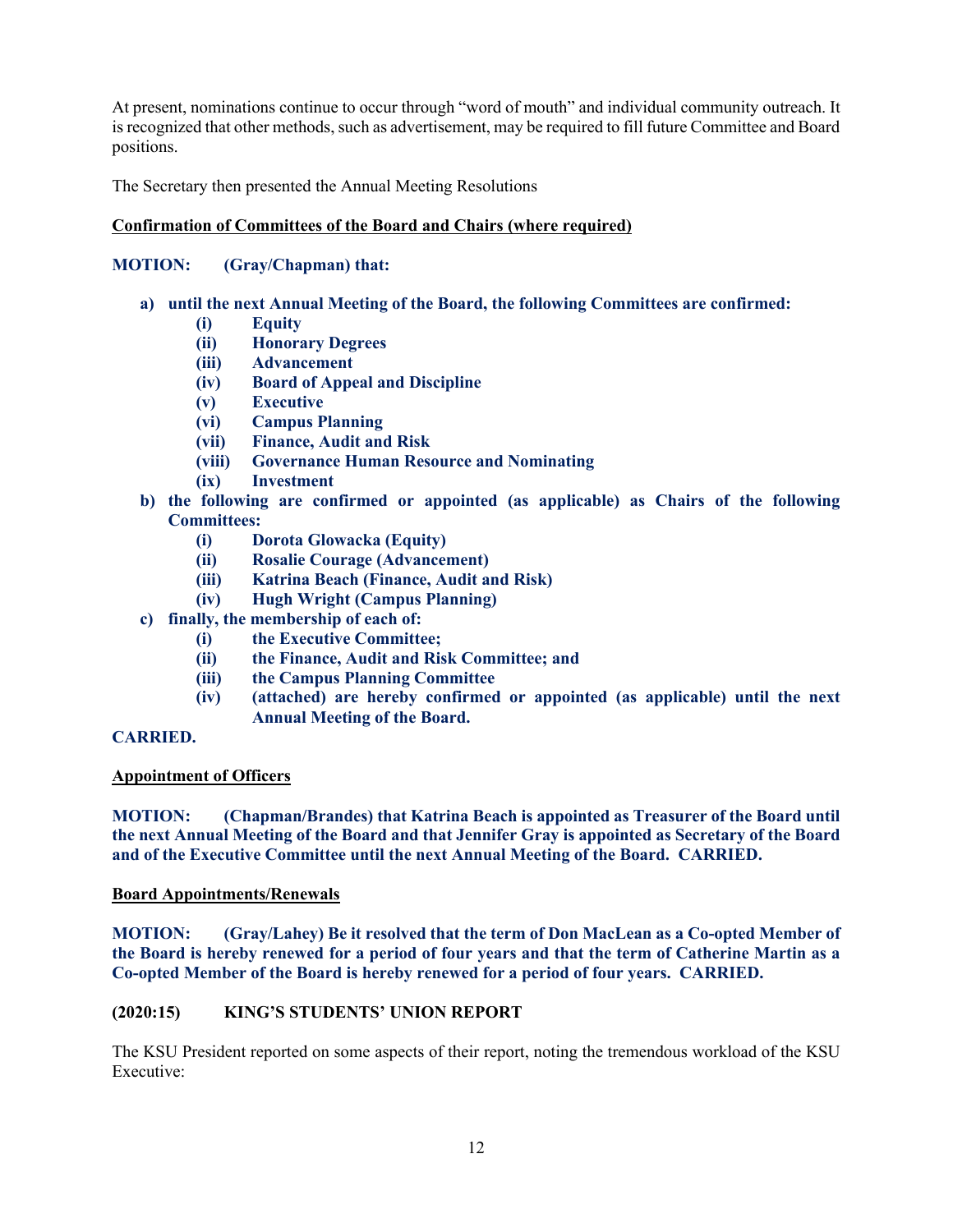- The KSU supported the Canadian Federation of Students Nova Scotia as they lobby the Provincial and Federal governments for increased funding to the post-secondary education sector. CFS-NS is part of an alliance of students as well as faculty and staff associations/unions, who have aligned themselves during the COVID-19 pandemic to advocate for the following demands: (i) reduce tuition fees and increase bursaries for the 2020-2021 academic year; (ii) no involuntary layoffs in the higher-education sector; and (iii) no cuts to programs and services.
- The KSU is asking that King's require its investment managers to divest all coal and oil investments by 2025. At the Executive Committee meeting, there was a motion to refer this to the Investment Committee.

Board members thanked the KSU President for their report.

### **(2020:16) VICE-PRESIDENT'S REPORT**

The Vice-President advised he had circulated a written report. He noted his gratitude to faculty for trying to sort out the unknowns of online teaching. King's has seen some wonderful collaboration. The Vice-President singled out Susan Dodd, as the Interim Director of FYP, for her outstanding work for trying to move that program online.

In respect of student employment opportunities, the Vice-President highlighted the allocation for student employment in the COVID-19 fund for jobs having been lost on campus and in the wider world. The Vice-President thanked the Treasurer's colleagues at Grant Thornton for assisting in identifying grant opportunities. Eighteen virtual summer positions for full time employment that fall within work-experience internship categories have been established. The University has been able to shape those into positions that are meaningful to help with curriculum and administrative needs and archival positions that can all be done online. The University has been able to identify seven Alumni partnering organizations to provide fellowships for Public Humanities and the University has extended support to the KSU Executive to continue their important work over the summer and also to Orientation Week coordinators.

The Vice-President reported that the Sexualized Violence Policy Implementation and Advisory Committee has continued to wok on its policy review.

The Vice-President provided background on his new assistant, Joanna Sheridan, and welcomed her to the University. She is presently in a position of outreach to high school students in the area of mathematics. She is a King's alumna in the Contemporary Studies Program and history in the mid-2000s.

Board members asked how many of the student positions had been filled. The Vice-President indicated all but three or four.

#### **(2020:17) PRESIDENT'S REPORT**

The President noted on behalf of the senior administrative team how useful special meetings of the Executive have been during this time.

The President highlighted several items from his report:

• One of the outcomes of the pandemic has been a fundamental rejuvenation of the relationship with Dalhousie. It is clear that Dr. Sani is anxious to restore Dalhousie's brand as a humanities university and to work with King's to achieve that.